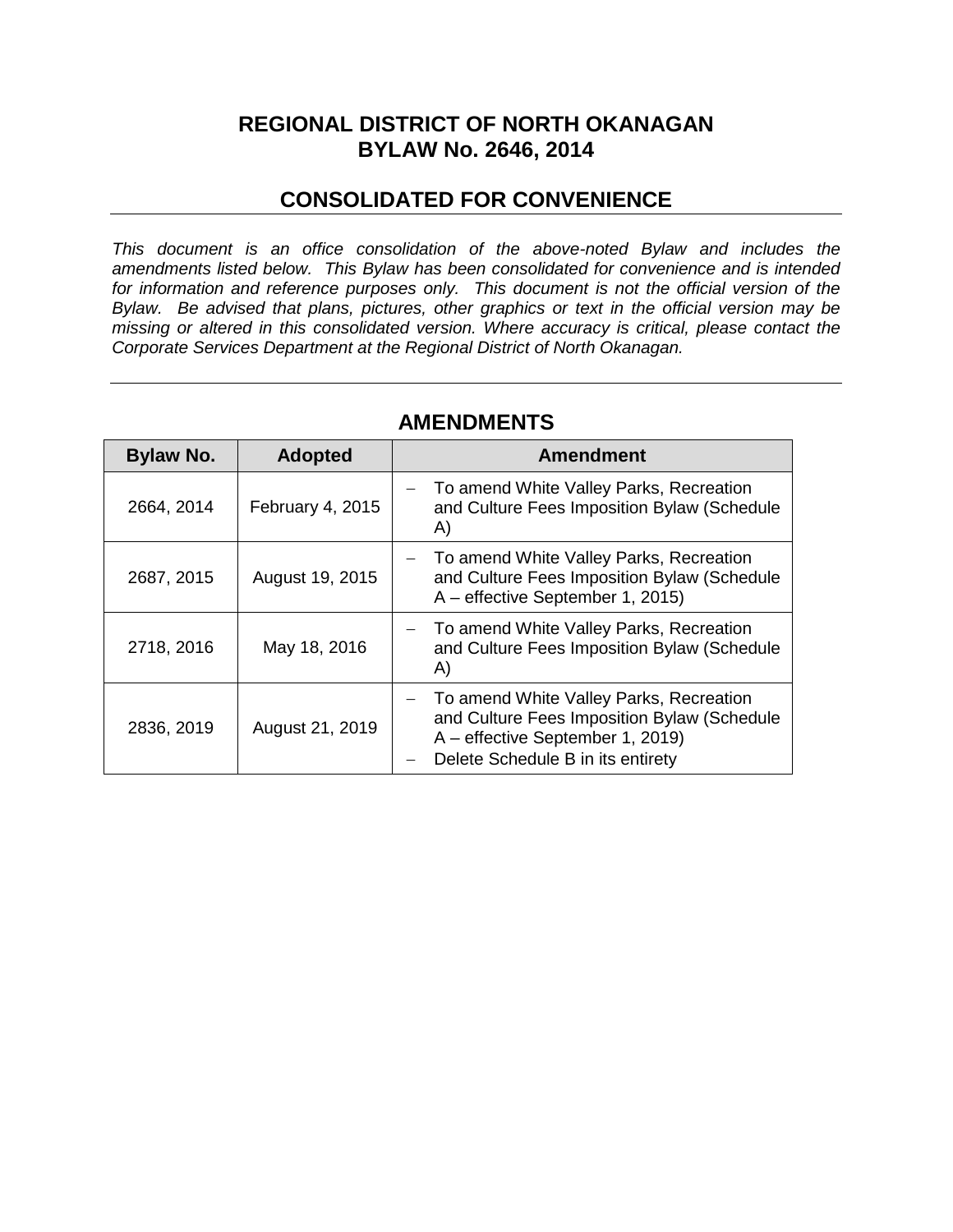## **REGIONAL DISTRICT OF NORTH OKANAGAN**

## **BYLAW No. 2646**

A bylaw to impose fees for providing recreation programs and facilities by the White Valley Parks, Recreation and Culture Service

**WHEREAS** Section 796(1) *[General authority for services]* of the *Local Government Act*, R.S.B.C., 1996, Chapter 323, as amended, and Regulations passed pursuant thereto, states that the Board of the Regional District of North Okanagan may operate any service that the Board considers necessary or desirable for all or part of the Regional District;

**WHEREAS** the Board has adopted Bylaw No. 1652, cited as *White Valley Parks, Recreation and Culture Service Conversion and Service Establishment Bylaw No. 1652, 2000,* which authorizes the establishment of the White Valley Parks, Recreation and Culture Service;

**AND WHEREAS** Section 803(1) *[Options for cost recovery]* of the *Local Government Act* provides for the imposition of fees and charges under Section 363 *[Imposition of fees and charges]* of the *Local Government Act*;

**AND WHEREAS** Section 363 *[Imposition of fees and charges]* of the *Local Government Act* provides that a Board of a Regional District may, by bylaw, impose a fee or charge payable in respect of all or part of a service of the Regional District;

**AND WHEREAS** the Regional Board deems it necessary to amend such fees;

**NOW THEREFORE** the Board of the Regional District of North Okanagan, in open meeting assembled, hereby ENACTS AS FOLLOWS:

#### **CITATION**

**1.** This Bylaw may be cited as **"***White Valley Parks, Recreation and Culture Fees Imposition Bylaw No. 2646, 2014".*

#### **ESTABLISHMENT**

- **2.** Schedules "A" and "B" attached hereto are hereby established, and form part of this Bylaw.
- **3.** Where a Bylaw contains provision for a fee that is for the same service as contained within the Schedules of Fees attached to this bylaw, the fees contained in Schedules "A" and "B" shall apply.
- **4.** The rates established by this bylaw shall continue and remain in effect beyond the years cited until amended or repealed.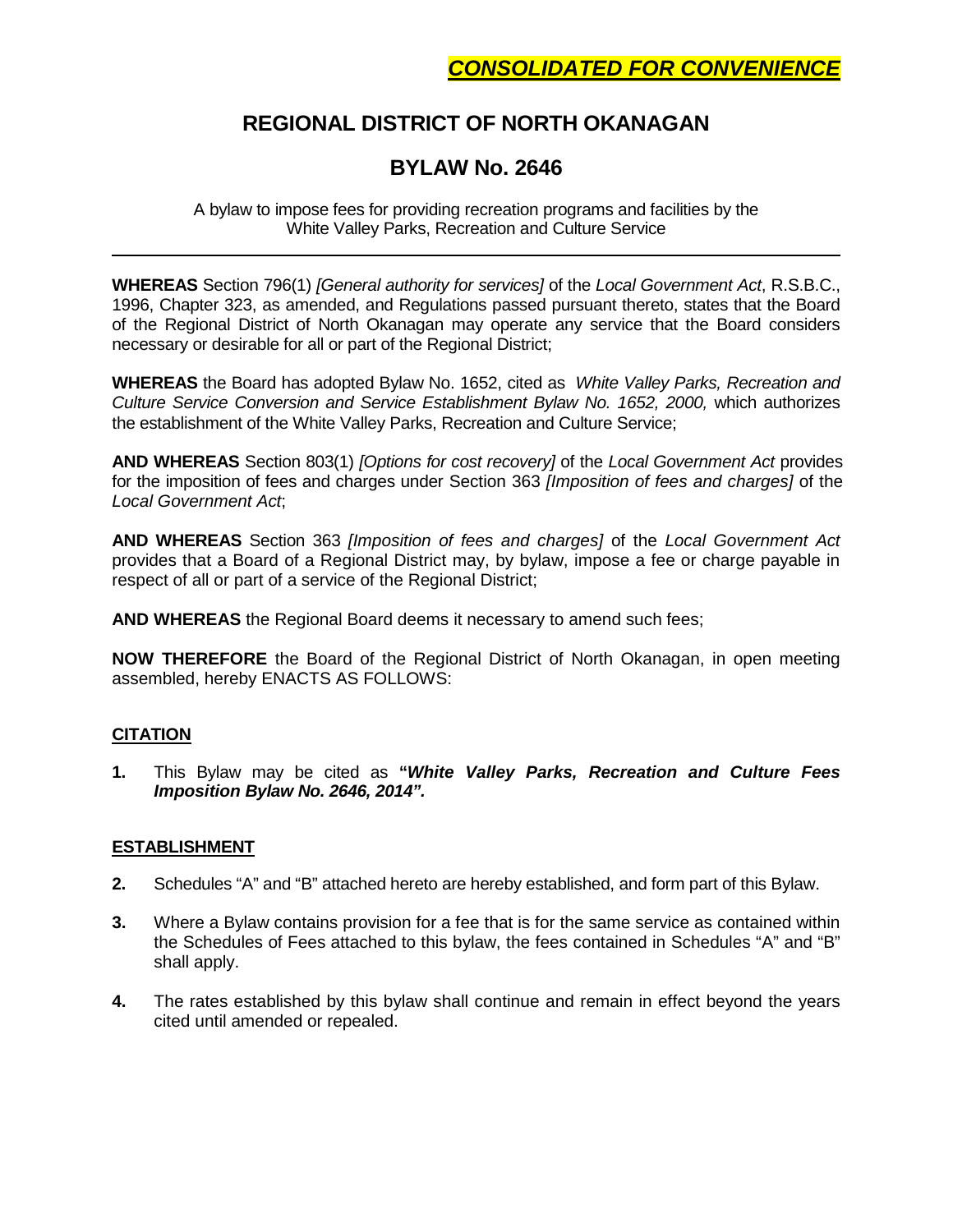#### **REPEAL**

**5.** Bylaw No. 2601, cited as **"***White Valley Parks and Recreation Fees Imposition Bylaw No. 2601, 2013",* and all amending bylaws thereto, are hereby repealed.

| Read a First, Second and THIRD Time | this | 20th | dav of      | <b>August, 2014</b> |
|-------------------------------------|------|------|-------------|---------------------|
| <b>ADOPTED</b>                      | this |      | 20th day of | <b>August, 2014</b> |

| "R. Fairbairn"        | "P. Juniper"      |
|-----------------------|-------------------|
| Vice Chair            | Corporate Officer |
| <b>Rick Fairbairn</b> | Paddy Juniper     |
|                       |                   |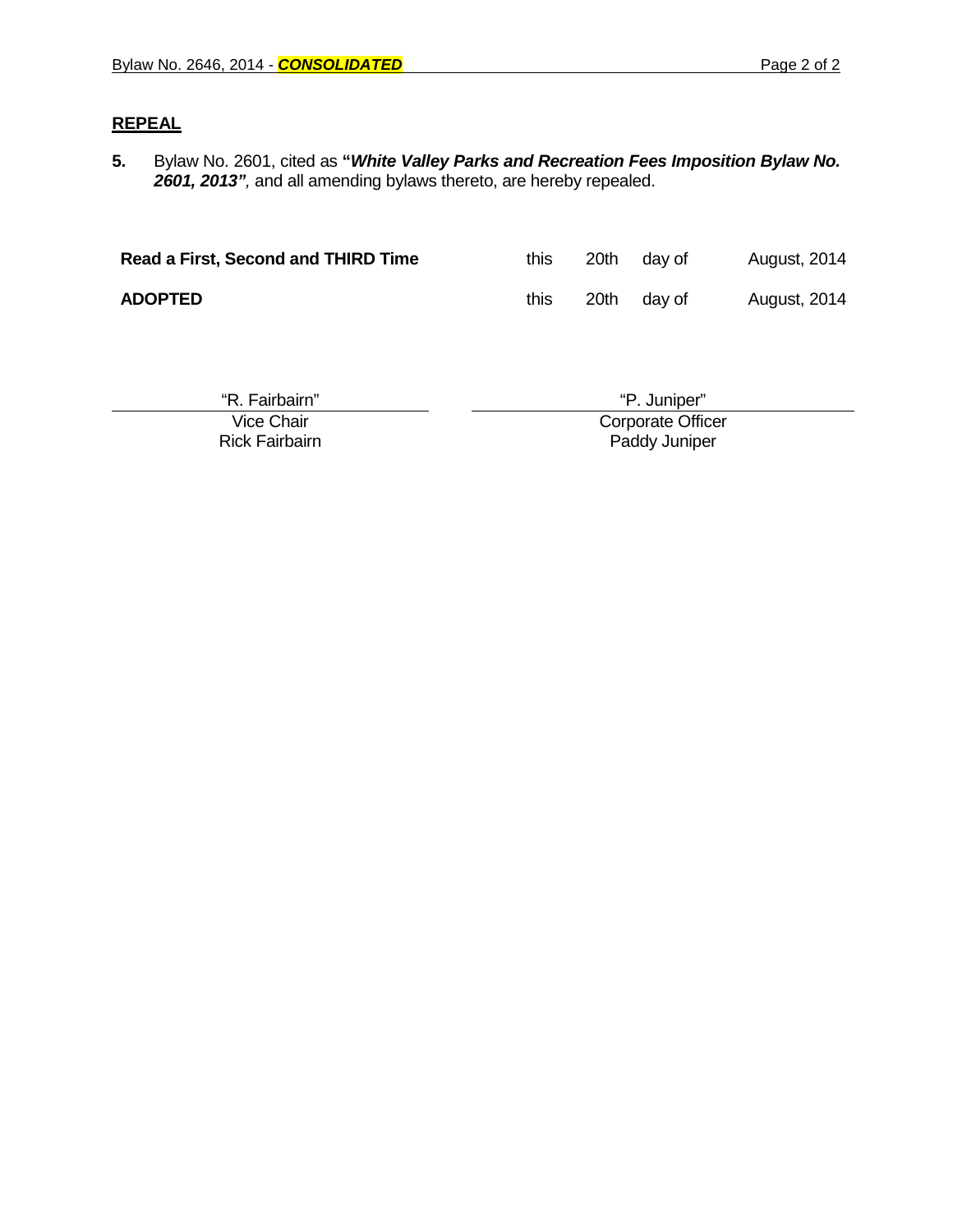

# **"Schedule A"**

Attached to and forming part of the "White Valley Parks, Recreation and Culture Fees Imposition Amendment Bylaw No. 2836, 2019"

Fees and Charges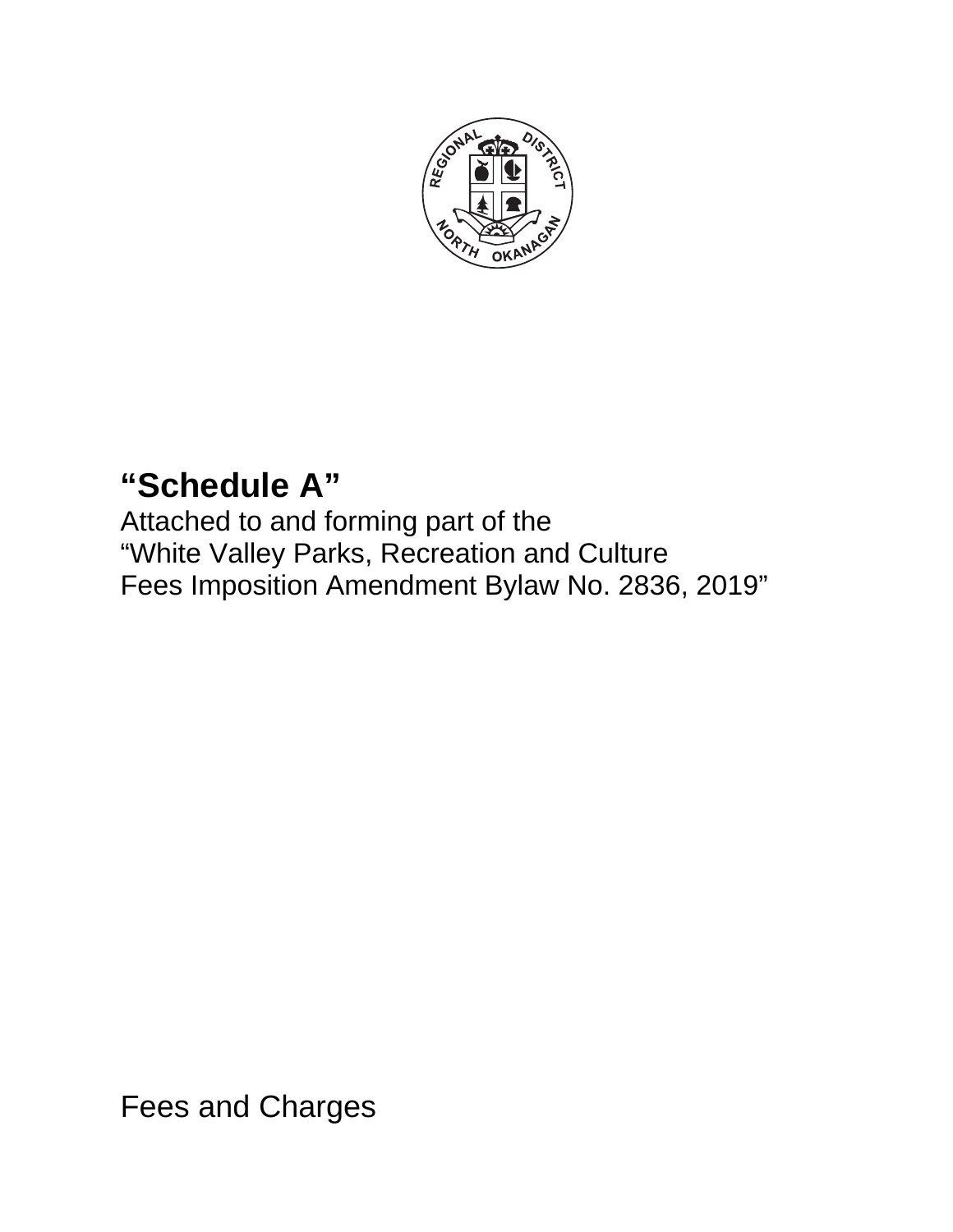## **TABLE OF CONTENTS**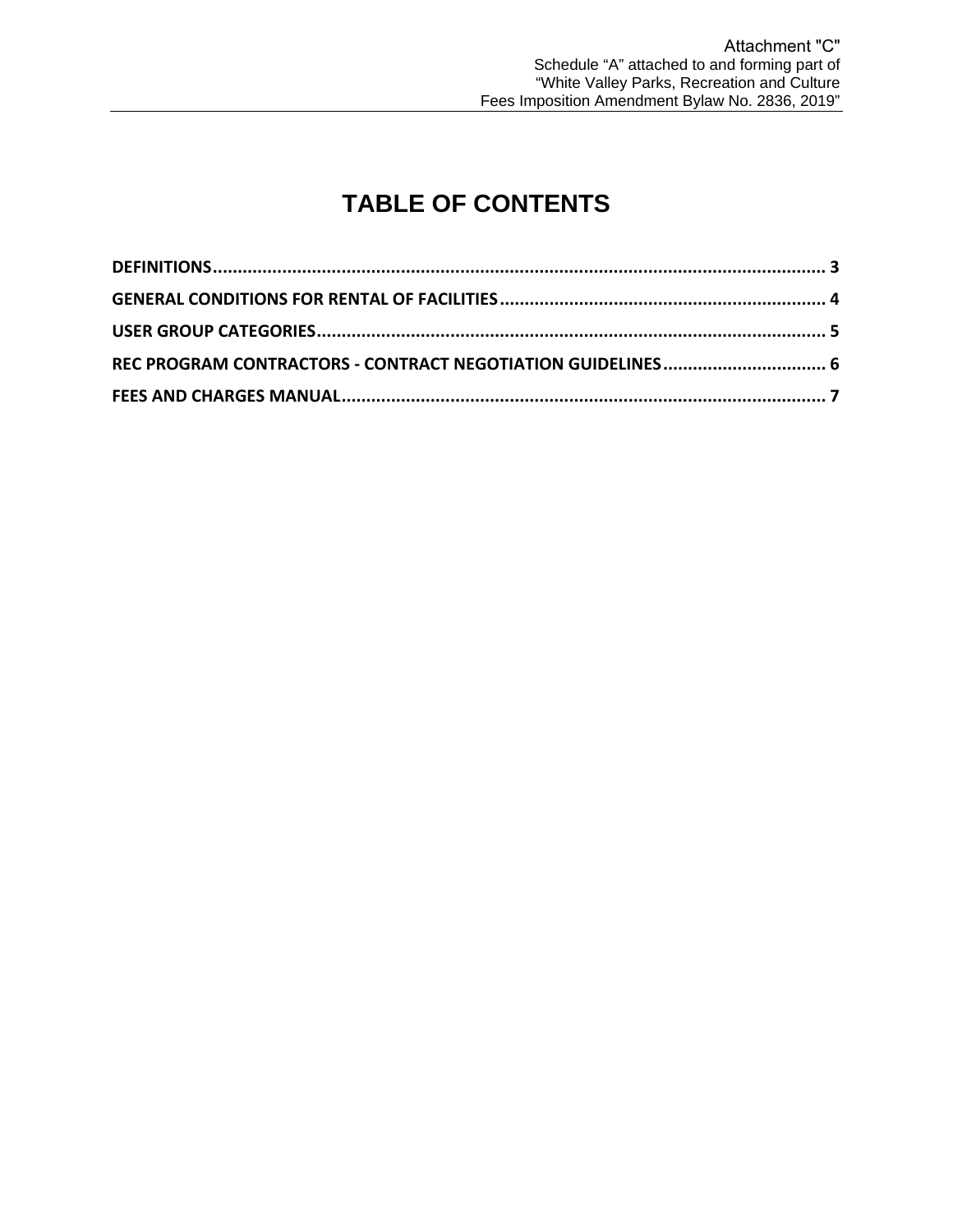## **DEFINITIONS**

One of the White Valley Parks, Recreation and Culture policies relating to fees and charges states that recoveries from programming should be self-supporting for adults, and no more than 50% subsidization for children and "disabled" persons. In order to adhere to this objective, it is necessary to define these segments of the population.

- **Preschool:** Six years and under
- Youth: Seven to eighteen years of age
- **Adult:** Nineteen years and over
- **Family:** Means members of an immediate family. Parents, guardians and dependent children who are under the age of 19 years. Grandparents and grandchildren under the age of 19. Maximum two adults and youths who are immediate family members.
- **Disabled:** Persons having a permanent disability that would limit his/her abilities to fully use the facility. If the disability is not physically apparent, a doctor's certificate may be required. Support workers are admitted at no cost.
- **Financial** Persons who are receiving financial assistance from one of the<br>**Disability:** following provincial or federal programs may receive a 75% dis following provincial or federal programs may receive a 75% discount on selected programs (\*).
	- Persons with disabilities (PWD)
	- Persons with persistent and multiple barriers (PPMB)
	- Canadian Pension disabilities

(\*) Select programs include Public Swim, spring playschool classes, drop in and punch cards for Aquafit classes and Aqua Therapy classes.

 **Resident Business:** A business that is operating within the boundaries of the White Valley Parks, Recreation and Culture Service area (Village of Lumby and Electoral Areas "D" & "E')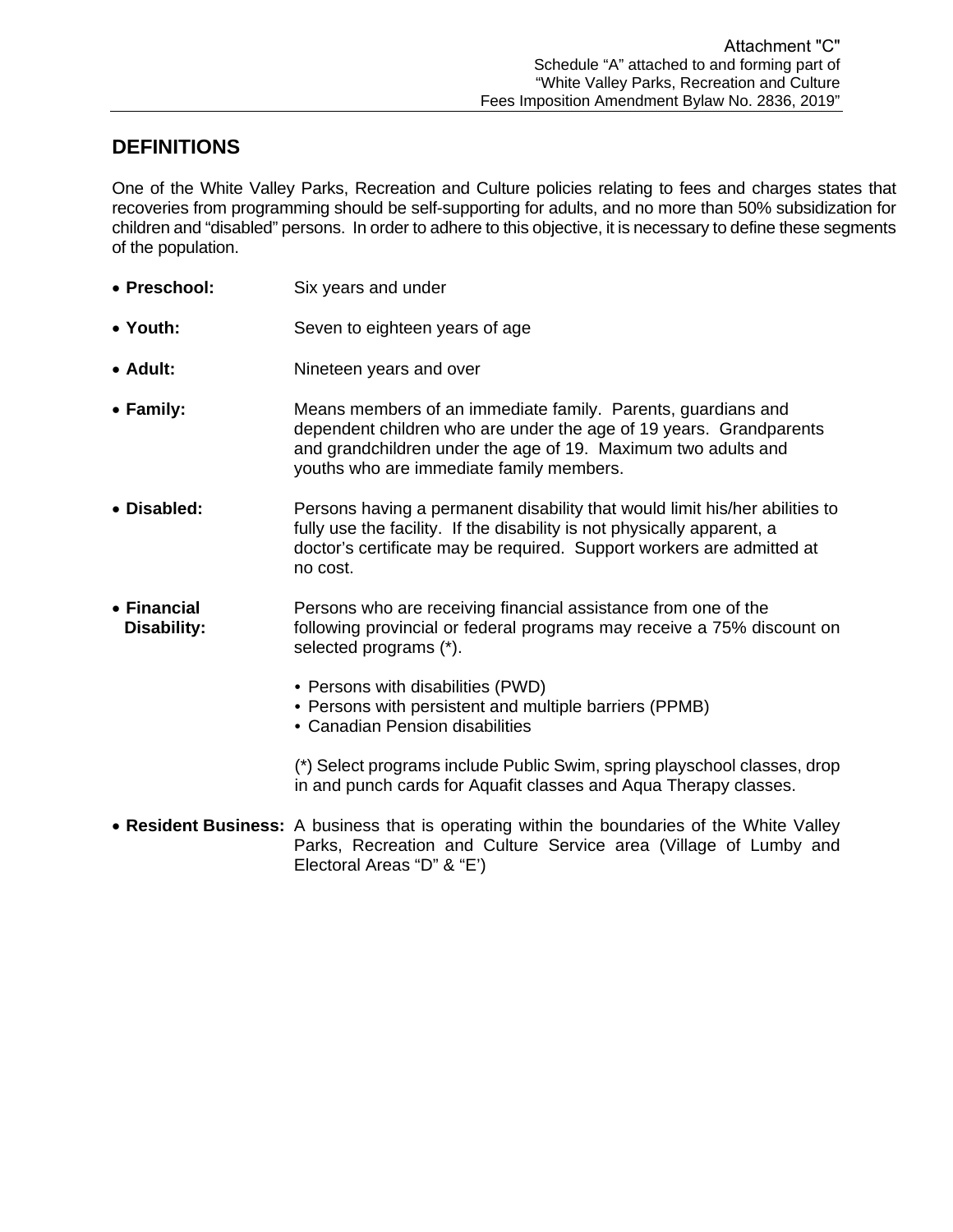## **GENERAL CONDITIONS FOR RENTAL OF FACILITIES**

- 1. All rental rates include the standard facility, with normal maintenance staff.
- 2. All facility rentals are subject to the renter obtaining a General Liability Insurance Policy through the Regional District's "User Group" General Liability Insurance Plan. Schedule "B" of this Bylaw establishes the amount payable for the General Liability Insurance Policy.
- 3. Ushers, ticket sellers, security forces, etc. are the responsibility of the renter (the Regional District reserves the right to provide such services at the Renter's expense).
- 4. Uses beyond the normal operating hours will require payment of additional labour costs.
- 5. The Regional District reserves the right to require a Performance Bond and/or Damage Deposit.
- 6. The Renter is responsible to ensure that the facility is vacated at the end of the event.
- 7. Entrance to or use of facilities will only be requested and approved on the Facility Use Agreement. Prior entry for decorating, setup, etc. will be subject to the approval of the Regional District designate and noted on the application form.
- 8. The application must not exceed the maximum capacity allowed for the facility.
- 9. The Renter shall be responsible for loss or damage and assume all risk of injury (including death) to any person arising out of the use of the facility.
- 10. All renters must carry appropriate liability insurance naming the Village of Lumby and the Regional District of North Okanagan as additional insureds.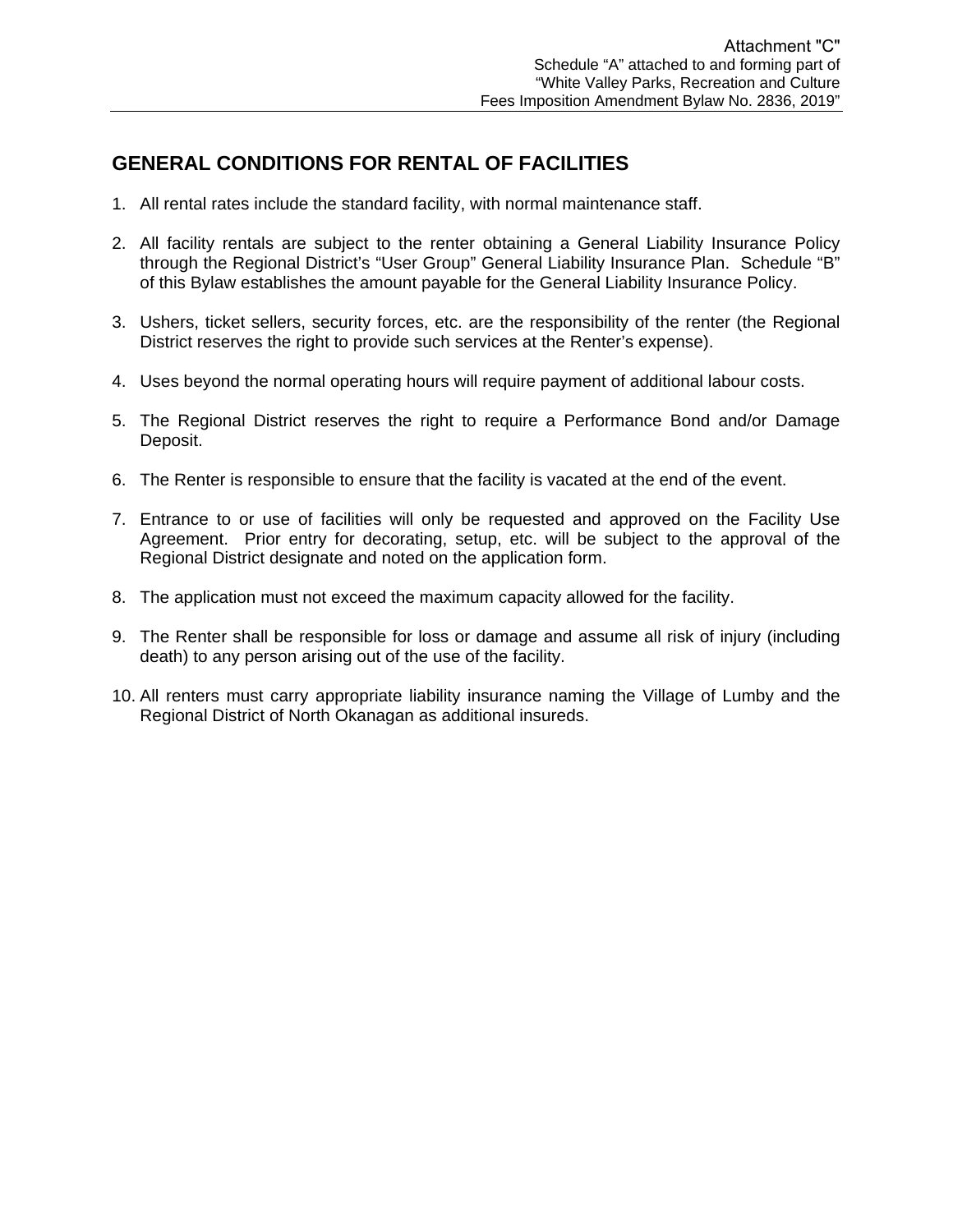## **USER GROUP CATEGORIES**

#### **WVPRC Programs:**

Recreation or culture programming.

#### **School District #22:**

Activities planned by School District #22 for the benefit of local students.

During school hours (8:00 a.m. - 3:30 p.m.) – facilities rental at no cost, however ancillary expenses, such as lifeguards or additional cleaning, may apply.

Outside school hours – facility rentals at community rate, unless it is for youth recreation and cultural programming, in which case it is 50% of the Community rate.

#### **Community Use:**

Local community benefit activities, community concerts, wedding receptions, "closed" functions, religious events. This category applies to all local groups, clubs, etc., whose event is closed to their members only. This also applies to School District #22 outside school hours.

**Youth/Preschool and Disability Rate:** Community Use rentals for preschool, youth or disability recreation and cultural programming may be charged at **50% of the listed Community Use rate**. This would not include private or non-programming youth events, such as birthday parties, fundraisers, banquets, etc.

#### **Community Use Reoccurring:**

Community use activities that occur regularly (weekly, biweekly, etc. throughout a portion of the year, for a minimum of 16 paid rentals per year.

#### **Commercial:**

- Resident Business: Advertising, sales or promotions by local resident businesses. Must take out a business license for the event.
- Non-Resident Business: Advertising, sales and promotions by non-resident businesses. Must take out a business license for the event.

#### **Private Sponsored Entertainment:**

Public dances, "open" functions, films, theatre productions, variety shows, political functions (use local rate).

- Local: Entertainment brought to the facility by a local, registered non-profit society.
- Out of Town: Entertainment brought to the facility by non-resident groups.

#### **Set-up/Takedown and Conversion**

**Cost for a set up or take down day for event rentals.**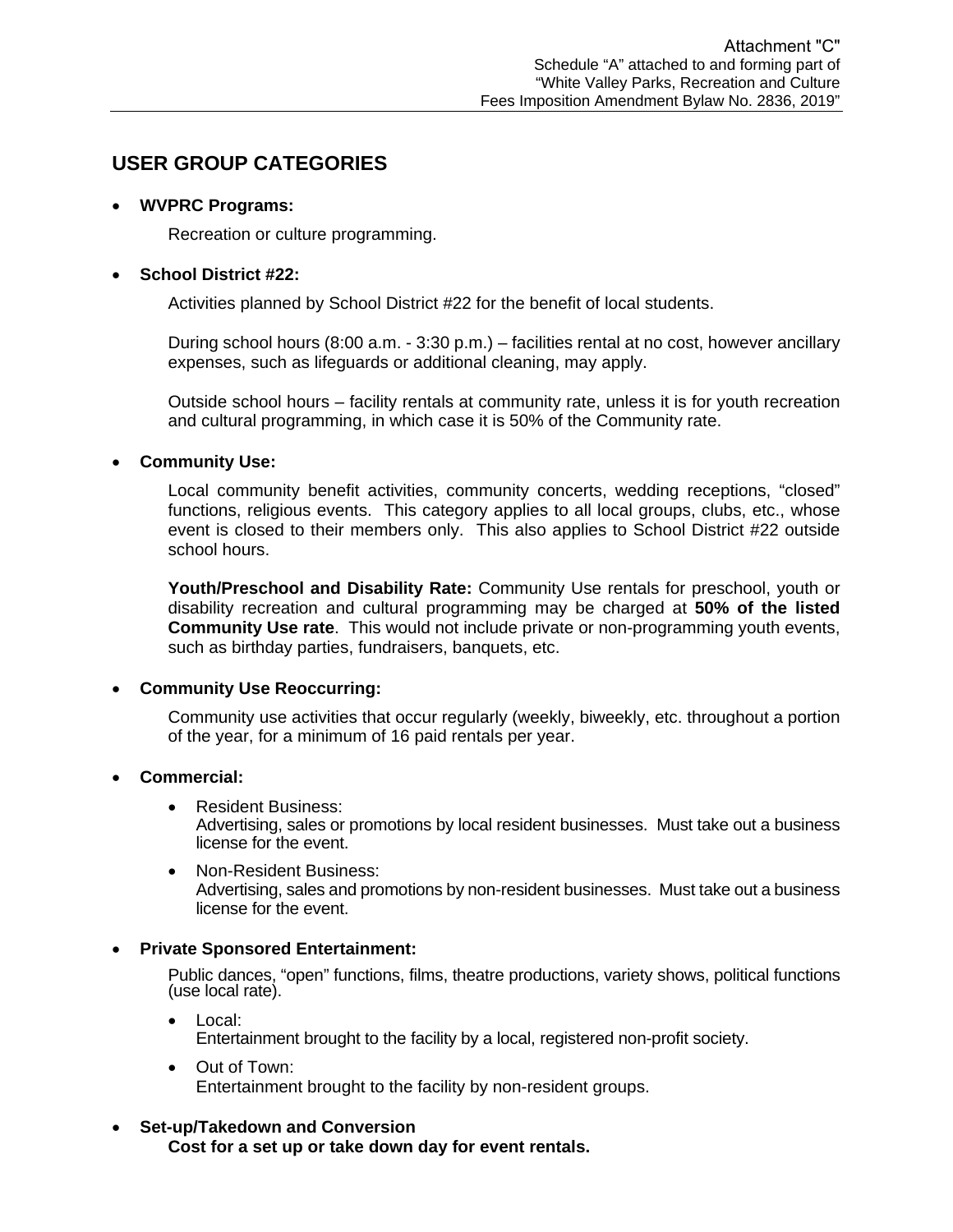## **REC PROGRAM CONTRACTORS - CONTRACT NEGOTIATION GUIDELINES**

The Regional District may negotiate contracts to facilitate recreation or culture programs within public facilities or parks, where they do not have the staff expertise or capacity to run the program directly. In these cases, the Village of Lumby CAO or designate, on behalf of the Regional District, will have complete authority to negotiate contracts with independent program providers (contractor), and the fee structures will be based on the guidelines, below.

#### **Revenue Sharing Guidelines**

The Regional District may provide facilities and related administration for the delivery of recreation or culture programs, by an independent contractor, through a revenue sharing agreement. Revenue sharing will be based on "net" revenue, which is after tax, refunds, credits, bad cheques and any other financial adjustments. Net Revenue is defined as the total of all revenue collected by or on behalf of the Regional District for the program delivered by the contractor, net of: taxes collected; fee credits; refunds, and adjustments; or cheques or other payment methods not honoured. Revenue sharing apportionment will be as follows:

#### **Regional District retains 20% of net revenues**

Regional District provides registration, advertising and the facility for the program

#### **Contractor receives 80% of net revenues**

Contractor provides equipment, instructor(s), and is prepared to handle queries and deal with all logistics of the delivery of the program.

Any variation in the above roles and responsibilities may result in an adjustment to the revenue sharing apportionment (for example, a greater percentage may be kept by the Regional District if providing equipment for the program).

#### **Program Pricing Guidelines**

If there are similar programs with established fees, programs should be priced accordingly. If not, it is recommended that a "market based" rate be used to determine an appropriate fee. Examples from similar programs in other communities can be used to develop a proposed rate, which can then be reviewed for approval by the Regional District representative who is negotiating the contract.

The Regional District reserves the right to refuse programs with pricing and/or attendance that would not result in a reasonable minimum recovery for the use of the facility.

Contracts will not be negotiated for programs that would undercut any existing, similar programs offered by White Valley Parks, Recreation and Culture.

#### **Delivery Requirements**

- 1. Contractor must be prepared to provide a minimum of \$2 million in liability insurance and must be registered with the WCB.
- 2. Contractor must "ensure that the service or program meets all of the safety guidelines that would be required if the Regional District were providing the program/service directly," i.e., first aid certification, criminal record checks, instructor/student ratios.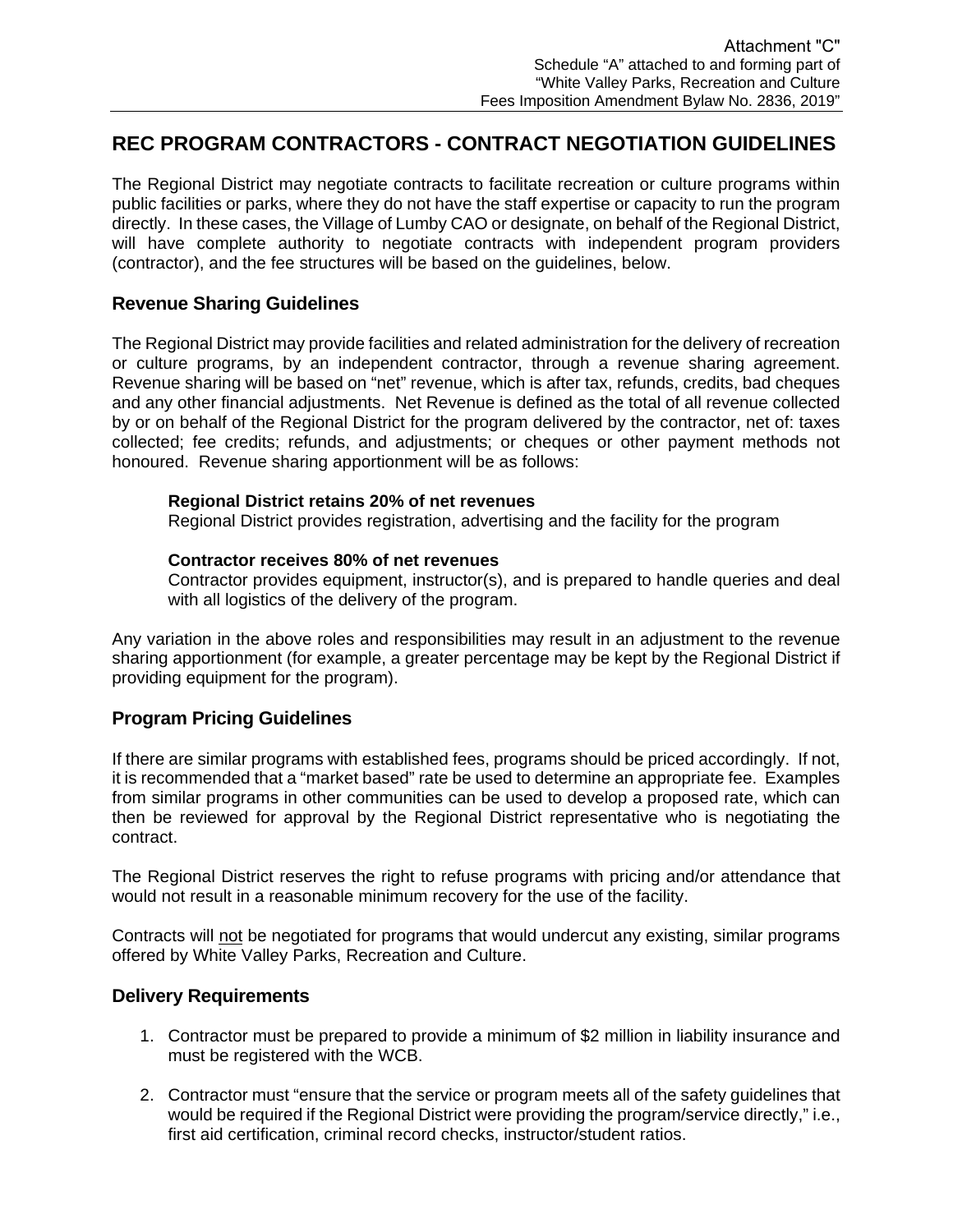## **Fees and Charges Manual**

Fees and Charges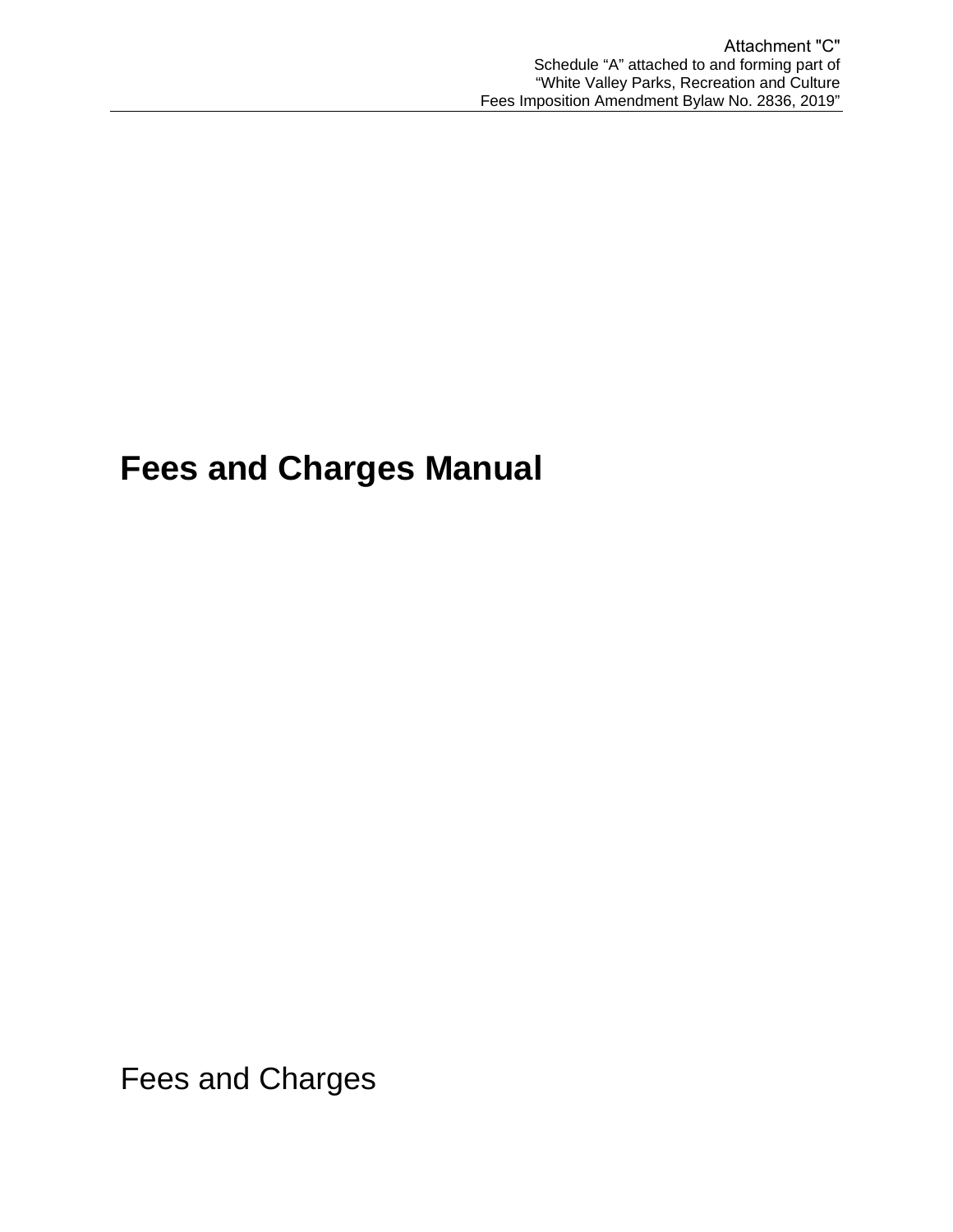|                                                                                                                                                                                                                                            | 2019<br>Sept. 1,     | Sept. 1, 2020 | Sept. 1, 2021 | Sept. 1, 2022 | Sept. 1, 2023 |                  |  |
|--------------------------------------------------------------------------------------------------------------------------------------------------------------------------------------------------------------------------------------------|----------------------|---------------|---------------|---------------|---------------|------------------|--|
| Sports Fields (Parks):                                                                                                                                                                                                                     |                      |               |               |               |               |                  |  |
| eague Play & Practice - Adult Group/Organization                                                                                                                                                                                           | \$12.20              | \$12.50       | \$12.80       | \$13.10       | \$13.35       | (rate/hr/field)  |  |
| League Play & Practice - Youth Group/Organization                                                                                                                                                                                          | \$6.10               | \$6.25        | \$6.40        | \$6.55        | \$6.70        | (rate/hr/field)  |  |
| League Play & Practice - Adult Group/Organization - with lights <sup>1</sup>                                                                                                                                                               | \$16.85              | \$17.25       | \$17.70       | \$18.15       | \$18.50       | (rate/hr/field)  |  |
| League Play & Practice - Youth Group/Organization - with lights <sup>1</sup>                                                                                                                                                               | \$8.25               | \$8.45        | \$8.65        | \$8.85        | \$9.05        | (rate/hr/field)  |  |
| Tournaments - Adult Group/Organization                                                                                                                                                                                                     | \$146.35             | \$150.00      | \$153.75      | \$157.60      | \$160.75      | (rate/day/field) |  |
| Tournaments - Minor Group/Organization                                                                                                                                                                                                     | \$73.15              | \$75.00       | \$76.90       | \$78.80       | \$80.40       | (rate/day/field) |  |
| Special Events - Community Use - Adult                                                                                                                                                                                                     | \$145.15             | \$148.80      | \$152.50      | \$156.30      | \$159.45      | (rate/day/field) |  |
| Special Events - Community Use - Youth                                                                                                                                                                                                     | \$72.25              | \$74.05       | \$75.90       | \$77.80       | \$79.35       | (rate/day/field) |  |
| Special Events - Commercial - Resident Business                                                                                                                                                                                            | \$181.10             | \$185.65      | \$190.30      | \$195.05      | \$198.95      | (rate/day/field) |  |
| Special Events - Commercial - Non-Resident Use                                                                                                                                                                                             | \$240.60             | \$246.60      | \$252.75      | \$259.05      | \$264.25      | (rate/day/field) |  |
| Camping - only to be considered with special events                                                                                                                                                                                        | \$289.35             | \$296.60      | \$304.00      | \$311.60      | \$317.85      | (rate/day/field) |  |
| School District # 22 (during school hours) <sup>2</sup>                                                                                                                                                                                    | \$0.00               | \$0.00        | \$0.00        | \$0.00        | \$0.00        | (rate/day/field) |  |
| To guarantee use of field(s) or diamond(s) by a specific local community, non-profit group on a regular basis, an Administration Fee or a Park User Fee will apply<br>A Park Use Permit must be applied for and written approval obtained. |                      |               |               |               |               |                  |  |
| Tennis/Pickle Ball Courts (for reserved times only):                                                                                                                                                                                       |                      |               |               |               |               |                  |  |
| Commercial - Resident                                                                                                                                                                                                                      | \$7.05               | \$7.25        | \$7.45        | \$7.65        | \$7.80        | (rate/hr/court)  |  |
| Commercial - Non-Resident                                                                                                                                                                                                                  | \$10.35              | \$10.60       | \$10.85       | \$11.10       | \$11.30       | (rate/hr/court)  |  |
| Adult Groups/Organizations                                                                                                                                                                                                                 | \$5.80               | \$5.95        | \$6.10        | \$6.25        | \$6.40        | (rate/hr/court)  |  |
| Youth Groups/Organizations                                                                                                                                                                                                                 |                      | \$3.15        | \$3.25        | \$3.35        | \$3.40        | rate/hr/court)   |  |
| School District 22 - during school hours <sup>2</sup>                                                                                                                                                                                      | \$3.05<br>\$0.00     | \$0.00        | \$0.00        | \$0.00        | \$0.00        | (rate/hr/court)  |  |
| Pickleball Equipment Rental <sup>3</sup>                                                                                                                                                                                                   | \$7.50               | \$10.00       | \$10.00       | \$10.00       | \$10.00       | rate/day         |  |
| White Valley Community Centre:                                                                                                                                                                                                             |                      |               |               |               |               |                  |  |
| One Hall - 1080 sq ft                                                                                                                                                                                                                      |                      |               |               |               |               |                  |  |
| Commercial Use - One Hall Hourly (4 hr min)                                                                                                                                                                                                | \$20.50              | \$21.01       | \$21.54       | \$22.08       | \$22.50       | (rate / hour)    |  |
| Community Use - One Hall Full Day                                                                                                                                                                                                          | \$77.60              | \$79.54       | \$81.53       | \$83.57       | \$85.25       | (rate / 8 hours) |  |
| Community Use - One Hall Hourly (2 hr min)                                                                                                                                                                                                 | $$13.85$<br>$$10.50$ | \$14.15       | \$14.45       | \$14.75       | \$15.05       | (rate / hour)    |  |
| Community Use Reoccuring - One Hall Hourly (2 hr min)                                                                                                                                                                                      |                      | \$10.70       | \$10.90       | \$11.10       | \$11.30       | (rate / hour)    |  |

## *A Park Use Permit must be applied for and written approval obtained.* **Tennis/Pickle Ball Courts (for reserved times only):** League Play & Practice – Adult Group/Organiz<br>League Play & Practice – Youth Group/Organiz<br>League Play & Practice – Adult Group/Organiz<br>League Play & Practice – Youth Group/Organiz<br>Tournaments – Adult Group/Organization<br>Tou Tennis/Pickle Ball Courts (for reserved ti È To guarantee use of field(s) or diamond(s) by a<br>A Park Use Permit must be applied for and writt School District 22 - during school hours<sup>2</sup> Commercial Use - One Hall Hourly (4 hr<br>Community Use - One Hall Full Day **White Valley Community Centre: White Valley Community Centre:** Youth Groups/Organizations Pickleball Equipment Rental<sup>3</sup> Commercial - Non-Resident Adult Groups/Organizations Commercial - Resident Sports Fields (Parks): **Sports Fields (Parks):** One Hall - 1080 sq ft **One Hall - 1080 sq ft**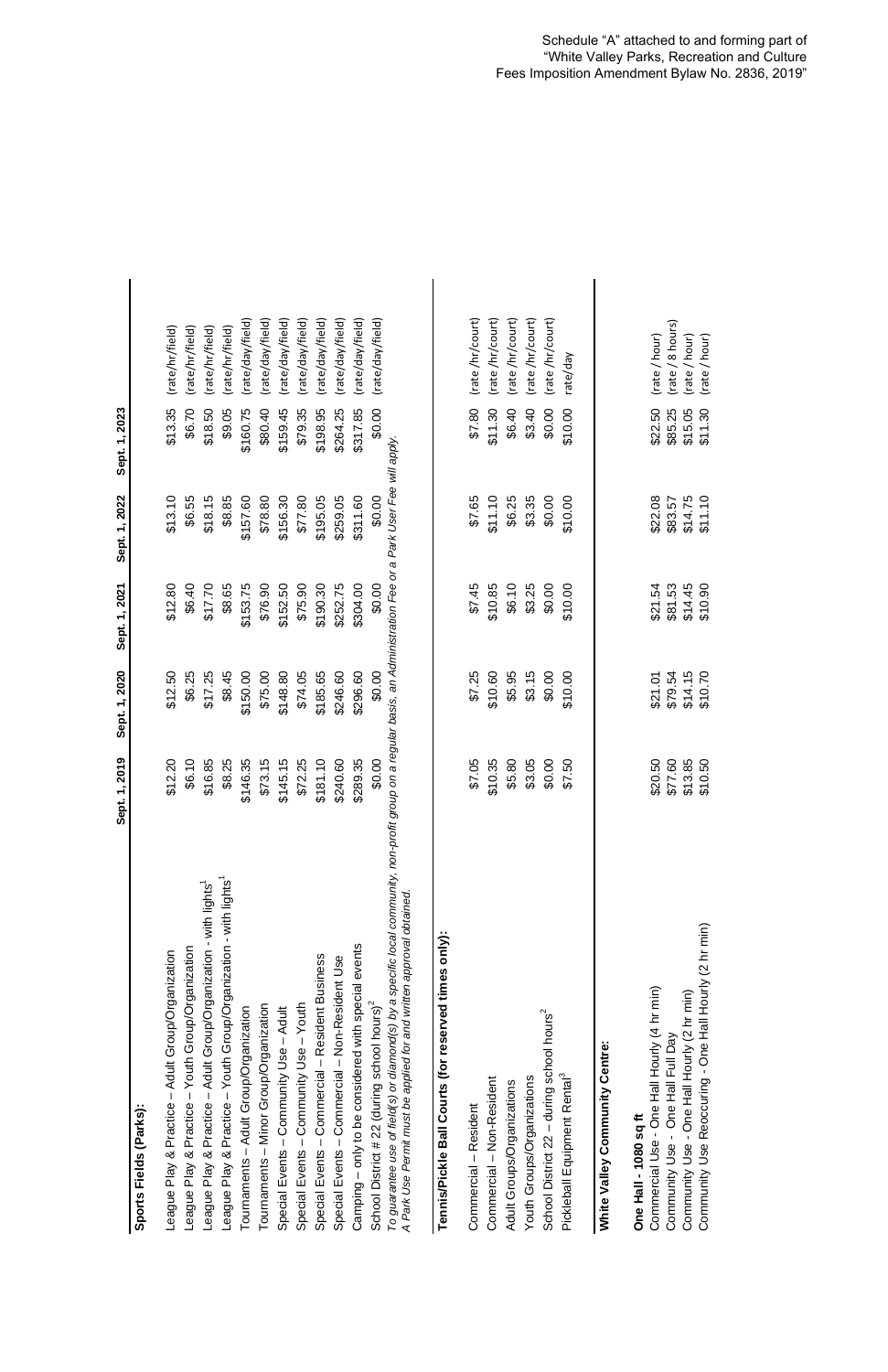|                                                                                                                                                                                                                                                                                                                                                                                                          | Sept. 1, 2019                                                                      | Sept. 1, 2020                                                                     | Sept. 1, 2021                                                                      | Sept. 1, 2022                                                                      | Sept. 1, 2023                                                                      |                                                                                                                                              |
|----------------------------------------------------------------------------------------------------------------------------------------------------------------------------------------------------------------------------------------------------------------------------------------------------------------------------------------------------------------------------------------------------------|------------------------------------------------------------------------------------|-----------------------------------------------------------------------------------|------------------------------------------------------------------------------------|------------------------------------------------------------------------------------|------------------------------------------------------------------------------------|----------------------------------------------------------------------------------------------------------------------------------------------|
| White Valley Community Centre:                                                                                                                                                                                                                                                                                                                                                                           |                                                                                    |                                                                                   |                                                                                    |                                                                                    |                                                                                    |                                                                                                                                              |
| Community Use Reoccuring - 2 Halls Hourly (2 hr min)<br>Commercial Use - 2 Halls Hourly (4 hr min)<br>Community Use - 2 Halls Hourly (2 hr min)<br>Community Use - 2 Halls Full Day<br>Two Halls - 2160 sq ft                                                                                                                                                                                            | \$35.45<br>\$134.95<br>\$23.80<br>\$17.75                                          | \$138.30<br>\$24.40<br>\$36.35<br>\$18.20                                         | \$37.25<br>\$141.75<br>\$25.00<br>\$18.65                                          | \$145.30<br>\$19.10<br>\$38.20<br>\$25.65                                          | \$148.20<br>\$38.95<br>\$26.15<br>\$19.50                                          | rate / 8 hours)<br>rate/hour)<br>(rate / hour)<br>(rate / hour)                                                                              |
| Community Use Reoccuring - 3 Halls Hourly (2 hr min)<br>Commercial Use - 3 Halls Hourly (4 hr min)<br>-3 Halls Hourly (2 hr min)<br>-3 Halls Full Day<br>Three Halls - 3240 sq ft<br>Community Use<br>Community Use                                                                                                                                                                                      | \$49.60<br>\$192.50<br>\$33.70<br>$\overline{30}$<br>\$25.                         | \$197.30<br>\$34.55<br>\$50.85<br>\$25.95                                         | \$52.10<br>\$202.25<br>\$35.40<br>\$26.60                                          | \$207.30<br>\$53.40<br>\$36.30<br>\$27.25                                          | \$54.45<br>\$211.45<br>\$27.80<br>\$37.05                                          | (rate/8 hours)<br>(rate / hour)<br>(rate / hour)<br>(rate / hour)                                                                            |
| Commercial Use - Kitchen Use Hourly (2 hr min)<br>Community Use - Kitchen Use Hourly (2 hr min)<br>Commercial Use - Kitchen Use Full Day<br>Community Use - Kitchen Use Full Day<br>Kitchen <sup>4</sup>                                                                                                                                                                                                 | \$150.00<br>\$27.00<br>\$75.00<br>SQ.<br>\$14                                      | \$27.55<br>\$76.90<br>\$14.85<br>\$153.75                                         | \$157.60<br>\$28.10<br>\$78.80<br>\$15.20                                          | \$15.60<br>\$28.65<br>\$80.75<br>\$161.55                                          | \$164.80<br>\$29.20<br>\$15.90<br>\$82.35                                          | (rate/>4 hours)<br>(rate / hour)<br>(rate/hour)<br>(rate/day)                                                                                |
| Children (<13 years) Birthday - (2 halls with kitchen)<br>Special Hall Use Rentals<br>Wedding - up to 3 Halls <sup>5</sup><br>Reunion <sup>6</sup>                                                                                                                                                                                                                                                       | \$65.00<br>\$500.00<br>OO.<br>\$800.                                               | \$510.00<br>\$66.00<br>\$815.00                                                   | \$68.00<br>\$520.00<br>\$830.00                                                    | \$68.00<br>\$520.00<br>\$830.00                                                    | \$68.00<br>\$520.00<br>\$830.00                                                    | See note number 2<br>(rate/<=4 hours)                                                                                                        |
| Community Use Reoccuring - Hourly (2 hr min)<br>Community Use - Meeting Room - full day<br>Commercial Use - Hourly (4 hr min)<br>Community Use - Hourly (2 hr min)<br>Commercial - Meeting Room<br>Meeting Room                                                                                                                                                                                          | \$113.70<br>\$18.30<br>\$70.00<br>90<br>$\infty$<br>\$11<br>န္တ                    | \$71.75<br>\$12.20<br>\$18.75<br>\$116.55<br>\$9.10                               | \$19.20<br>\$73.55<br>\$12.50<br>\$119.45<br>\$9.35                                | \$19.70<br>\$75.40<br>\$12.80<br>\$9.60<br>\$122.45                                | \$124.90<br>\$20.10<br>\$76.90<br>\$13.05<br>\$9.80                                | rate / hour)<br>(rate / hour)<br>(rate / hour)<br>rate/day)<br>(rate/day)                                                                    |
| Damage, cleaning and closing deposit - weddings <sup>7</sup><br>Damage, cleaning and closing deposit - other <sup>7</sup><br>Additional amenities / charges<br>Banquet table rentals (plastic) <sup>8</sup><br>Banquet table rentals (wood) <sup>8</sup><br>Pop-up tent (20' X 10') <sup>11</sup><br>Pop-up tent (10' X 10') <sup>11</sup><br>Banquet chairs <sup>8</sup><br>Folding chairs <sup>8</sup> | \$200.00<br>\$100.00<br>\$7.70<br>\$5.65<br>\$1.00<br>\$3.10<br>\$50.00<br>\$25.00 | \$100.00<br>06.73<br>\$5.80<br>\$1.00<br>\$3.20<br>\$50.00<br>\$25.00<br>\$200.00 | \$1.00<br>\$3.30<br>\$25.00<br>\$200.00<br>\$100.00<br>\$8.10<br>\$5.95<br>\$50.00 | \$50.00<br>\$25.00<br>\$200.00<br>\$100.00<br>\$8.30<br>\$6.10<br>\$1.00<br>\$3.40 | \$200.00<br>\$1.00<br>\$50.00<br>\$25.00<br>\$100.00<br>\$8.50<br>\$6.25<br>\$3.45 | (rate/table/weekend)<br>(rate/table/weekend)<br>(rate/table/weekend)<br>(rate/table/weekend)<br>(rate/tent/day)<br>(rate/tent/day)<br>≨<br>≨ |
|                                                                                                                                                                                                                                                                                                                                                                                                          |                                                                                    |                                                                                   |                                                                                    |                                                                                    |                                                                                    |                                                                                                                                              |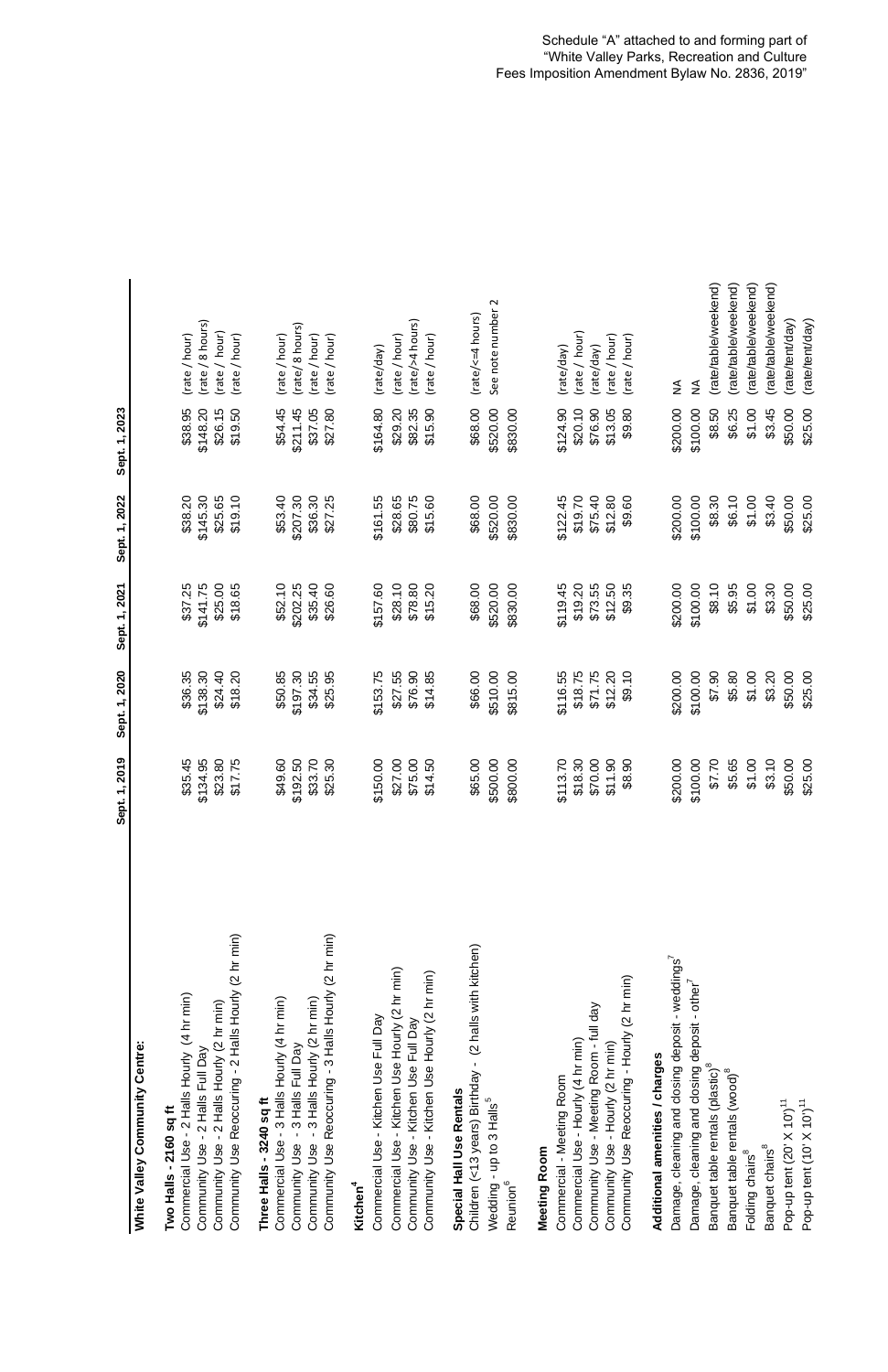|                                                                                       | Sept. 1, 2019 | Sept. 1, 2020 | Sept. 1, 2021 | Sept. 1, 2022 | Sept. 1, 2023 |                  |
|---------------------------------------------------------------------------------------|---------------|---------------|---------------|---------------|---------------|------------------|
| Pat Duke Memorial Arena:                                                              |               |               |               |               |               |                  |
| Adult - Ice Rentals                                                                   | \$147.25      | \$150.95      | \$154.70      | \$158.55      | \$161.70      | (rate / hour)    |
| Non-Resident Adult - Ice Rentals                                                      | \$154.60      | \$158.45      | \$162.40      | \$166.45      | \$169.80      | (rate / hour)    |
| Youth - Ice Rentals                                                                   | \$73.80       | \$75.65       | \$77.55       | \$79.50       | \$81.10       | (rate / hour)    |
| School District #22 - Ice Rentals <sup>2</sup>                                        | \$36.90       | \$37.80       | \$38.75       | \$39.70       | \$40.50       | rate / hour)     |
| Adult - Dry Floor Rentals                                                             | \$82.10       | \$84.15       | \$86.25       | \$88.40       | \$90.15       | (rate / hour)    |
| Non-Resident - Dry Floor Rentals                                                      | \$99.40       | \$101.90      | \$104.45      | \$107.05      | \$109.20      | (rate / hour)    |
| Youth - Dry Floor Rentals                                                             | \$41.05       | \$42.10       | \$43.15       | \$44.25       | \$45.15       | (rate / hour)    |
| School - Dry Floor Rentals <sup>2</sup>                                               | \$41.05       | \$42.10       | \$43.15       | \$44.25       | \$45.15       | (rate / hour)    |
| All above rentals are a 1 hour minimum and billed in 15 min increments beyond 1 hour. |               |               |               |               |               |                  |
| Public Skating - all ages                                                             | 出<br>FR       | FREE          | FREE          | FREE          | FREE          | (rate / skate)   |
| Adult - Drop-in Shinny                                                                | \$5.00        | \$5.50        | \$5.50        | \$5.75        | \$5.75        | (rate / drop-in) |
| Rental of Facility for Show/Concert/Exhibition                                        | \$378.05      | \$387.50      | \$397.20      | \$407.15      | \$415.30      | (rate / day)     |
| <b>Outdoor Pool</b>                                                                   |               |               |               |               |               |                  |
| Public Swim - Adult (includes Tax)                                                    | \$4.00        | \$4.00        | \$4.00        | \$4.00        | \$4.00        | (rate/swim)      |
| Public Swim - Youth (includes Tax)                                                    | \$3.75        | \$3.75        | \$3.75        | \$3.75        | \$3.75        | (rate/swim)      |
| Public Swim - Preschool (includes Tax)                                                | \$3.05        | \$3.00        | \$3.00        | \$3.00        | \$3.00        | (rate/swim)      |
| Public Swim - Ages 0 to 3                                                             | \$0.00        | \$0.00        | \$0.00        | \$0.00        | \$0.00        | (rate/swim)      |
| Public Swim - Family (includes Tax)                                                   | \$9.75        | \$9.75        | \$9.75        | \$9.75        | \$9.75        | rate/swim)       |
| Public Swim - Adult Day Pass (includes Tax)                                           | \$6.50        | \$6.50        | \$6.50        | \$6.50        | \$6.50        | rate/day)        |
| Public Swim - Youth Day Pass (includes Tax)                                           | \$5.25        | \$5.25        | \$5.25        | \$5.25        | \$5.25        | (rate/day)       |
| Public Swim - Preschool Day Pass (includes Tax)                                       | \$3.50        | \$3.50        | \$3.50        | \$3.50        | \$3.50        | (rate/day)       |
| Public Swim - Family Day Pass (includes Tax)                                          | \$15.00       | \$15.00       | \$15.00       | \$15.00       | \$15.00       | (rate/day)       |
| Swim Lessons - 1/2 hr L1-6                                                            | \$46.50       | \$47.65       | \$48.85       | \$50.05       | \$45.35       | (rate/session)   |
| Swim Lessons $-$ % hr L7-9                                                            | \$58.90       | \$60.35       | \$61.85       | \$63.40       | \$57.44       | (rate/session)   |
| Swim Lessons - 1 hr                                                                   | \$71.60       | \$73.40       | \$75.25       | \$77.15       | \$69.86       | (rate/session)   |
| Pool Rentals - up to 50 swimmers <sup>9</sup>                                         | \$88.00       | \$90.20       | \$92.45       | \$94.75       | \$85.84       | (rate/hour)      |
| $-50+$ swimmers $^9$<br>Pool rentals                                                  | \$119.05      | \$122.05      | \$125.10      | \$128.25      | \$116.14      | (rate/hour)      |
| Swim Club <sup>9</sup>                                                                | \$36.55       | \$37.45       | \$38.40       | \$39.35       | \$40.35       | (rate/hour)      |
| School District (lessons) <sup>2</sup>                                                | \$5.15        | \$5.30        | \$5.45        | \$5.60        | \$5.70        | (rate/student)   |

Schedule "A" attached to and forming part of "White Valley Parks, Recreation and Culture Fees Imposition Amendment Bylaw No. 2836, 2019"